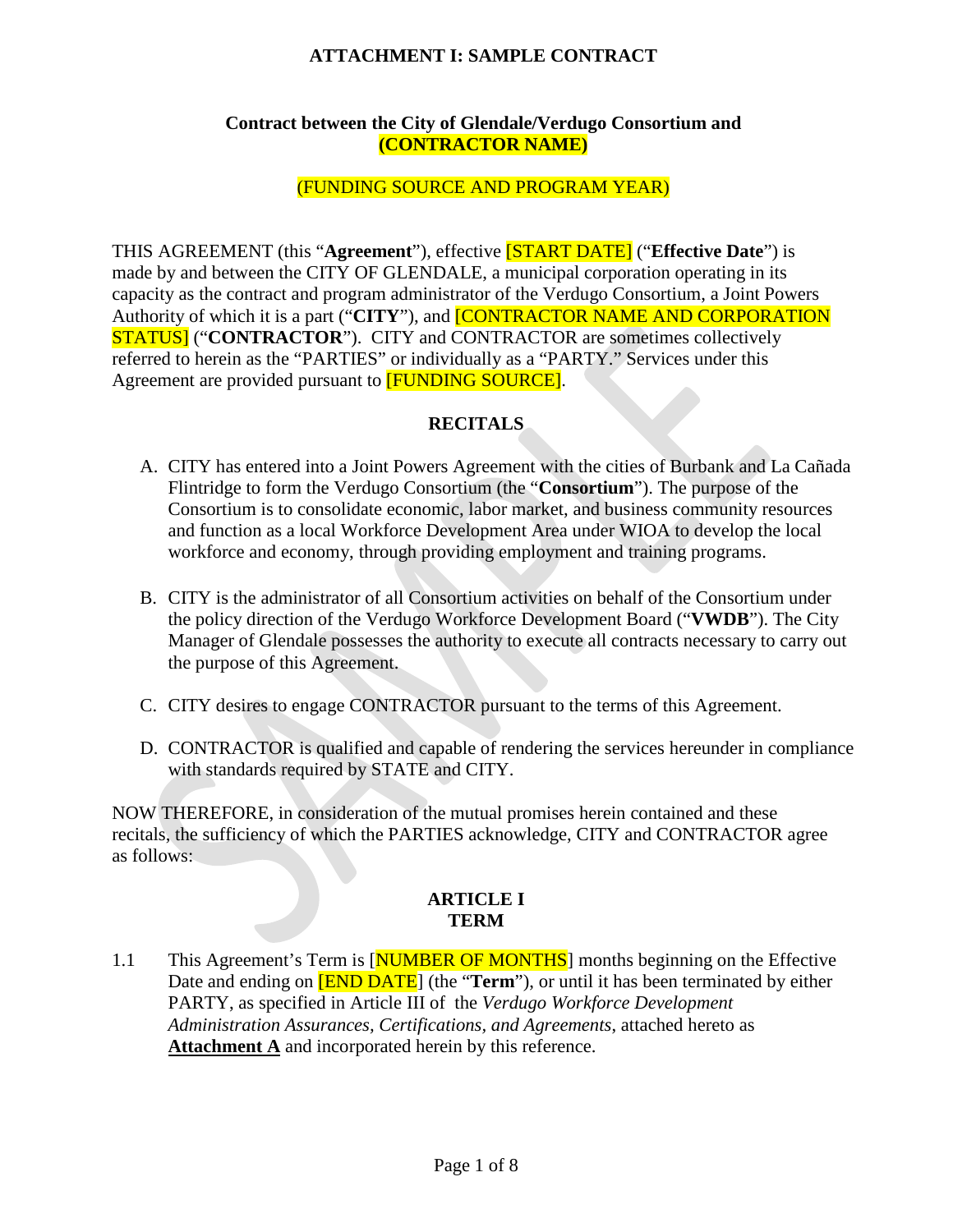#### **ARTICLE II COST REIMBURSEMENT**

2.1 The PARTIES agree that payments made by CITY to CONTRACTOR under this Agreement shall be in the form of cost reimbursement payments. CONTRACTOR shall identify and allocate the work it performs under this Agreement among pre-defined cost categories agreed upon by CITY and CONTRACTOR. CITY shall only make cost reimbursement payments for work performed under this Agreement that has been properly allocated among the agreed upon cost categories.

## **ARTICLE III DEFINITIONS**

# [INSERT DEFINITIONS RELEVANT TO PROGRAM]

# **ARTICLE IV STATEMENT OF WORK AND SERVICES TO BE PROVIDED**

# [INSERT STATEMENT OF WORK]

# **ARTICLE V AUDIT AND MONITORING BY CITY**

- 5.1 CONTRACTOR shall permit CITY or any authorized representatives of CITY, at all reasonable times, access to and the right to examine all records, books, papers or documents related to CONTRACTOR's performance under this Agreement including, but not limited to, expenses for consultants, agents or assistants, direct or indirect charges for work performed and detailed documentation for all such work performed or to be performed under this Agreement.
- 5.2 CITY will conduct at least one program monitoring during the course of the program. At that time, CONTRACTOR shall provide CITY's monitor with a copy of CONTRACTOR's own *Policy and Procedure Regarding Incident Reporting, including Fraud and Abuse*, as outlined in **Attachment [X]**.

# **ARTICLE VI PAYMENT AND DELIVERY**

6.1 Method of Payment

Payment to CONTRACTOR for services rendered under this Agreement shall be made on a cost reimbursement basis, according to the *Budget*. Payment of costs is contingent upon CONTRACTOR's meeting stated goals as defined in Section IV: Statement of Work and Services to be Provided.

6.2 Maximum Amount Payable

The total of all payments to the CONTRACTOR under this Agreement shall not exceed [AMOUNT]**.** Any expenses CONTRACTOR incurs which exceed this limit are the sole responsibility of CONTRACTOR. In no event shall CITY be responsible or liable to reimburse CONTRACTOR for expenses incurred in excess of the above limit. This binding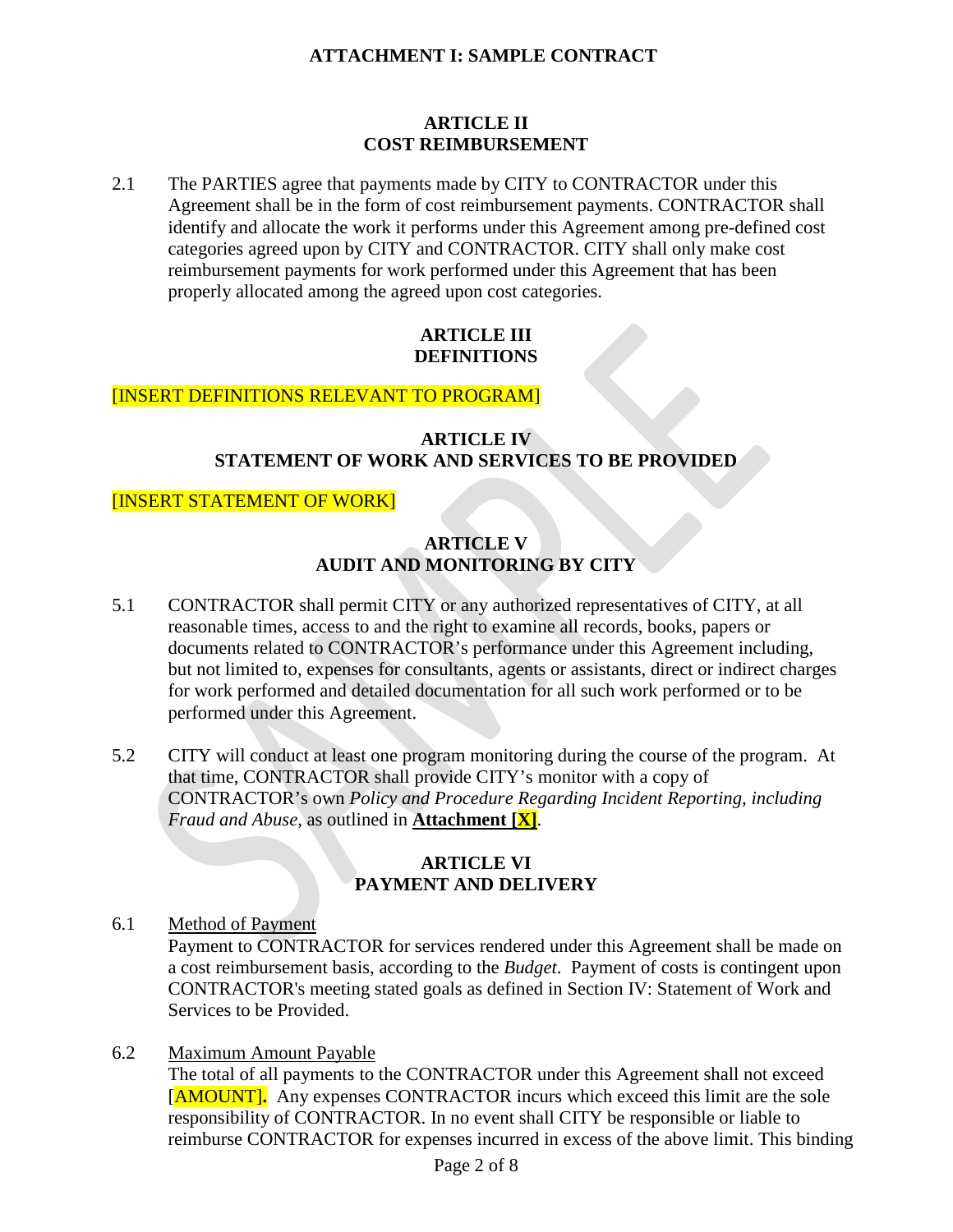limit on the total Agreement amount may only be increased by execution of a written, signed, bilateral Agreement modification, as described in the *Verdugo Workforce Development Administration Assurances, Certifications, and Agreements*.

#### 6.3 Allowable Expenditures

Reimbursements shall be within the limits of the *Budget*. No reimbursement shall be made that exceeds the allowable expense in each category or line item in the Budget. All allowable expenditures must be made by **[DATE]**. Any expenditure made after **[DATE]**, will not be reimbursed. All activities for which reimbursement is requested must be allowable under the terms of this Agreement and must comply with federal, State, and VWDB requirements, policies, and procedures.

#### 6.4 Invoices and Payment

Failure to comply with any record keeping or reporting requirements may be grounds for the CITY to withhold payment against submitted invoices until such compliance is demonstrated. All requests for payment must be supported by sufficient documentation to justify that the expense is allowable for payment. Reimbursement requests must be accurate and complete and must be in the form required by the CITY. The amount available for reimbursement shall be paid upon delivery of an invoice supported by proper documentation of all actual program costs.

#### A. Monthly Invoice

CONTRACTOR shall submit original invoices not more frequently than once per month. Original invoices shall be submitted with supporting documentation to the CITY, per Section IX - Notices below.

#### B. Final Invoice

By **[DATE]**, CONTRACTOR shall submit to CITY an original, complete and accurate final invoice including all required supporting documentation for allowable expenditures within the Term of this Agreement. Failure to comply with any record keeping or reporting requirements may be grounds for the CITY to withhold payment against the final invoice until such compliance is demonstrated.

In the event CONTRACTOR does not submit a final invoice by **[DATE]**, CITY reserves the right to unilaterally close-out this Agreement and, in its sole discretion, may (but is not required to) use invoices then on file at the CITY for determination of CONTRACTOR's final allowable expenditures. CITY will not reimburse CONTRACTOR for expenditures reported after [DATE].

# **ARTICLE VII COMPLIANCE**

- 7.1 CONTRACTOR shall comply with all applicable policies, procedures and program requirements of the VWDB.
- 7.2 CONTRACTOR shall render these services in accord with all of the terms of this Agreement, including the terms within the *Signature Sheet* and the following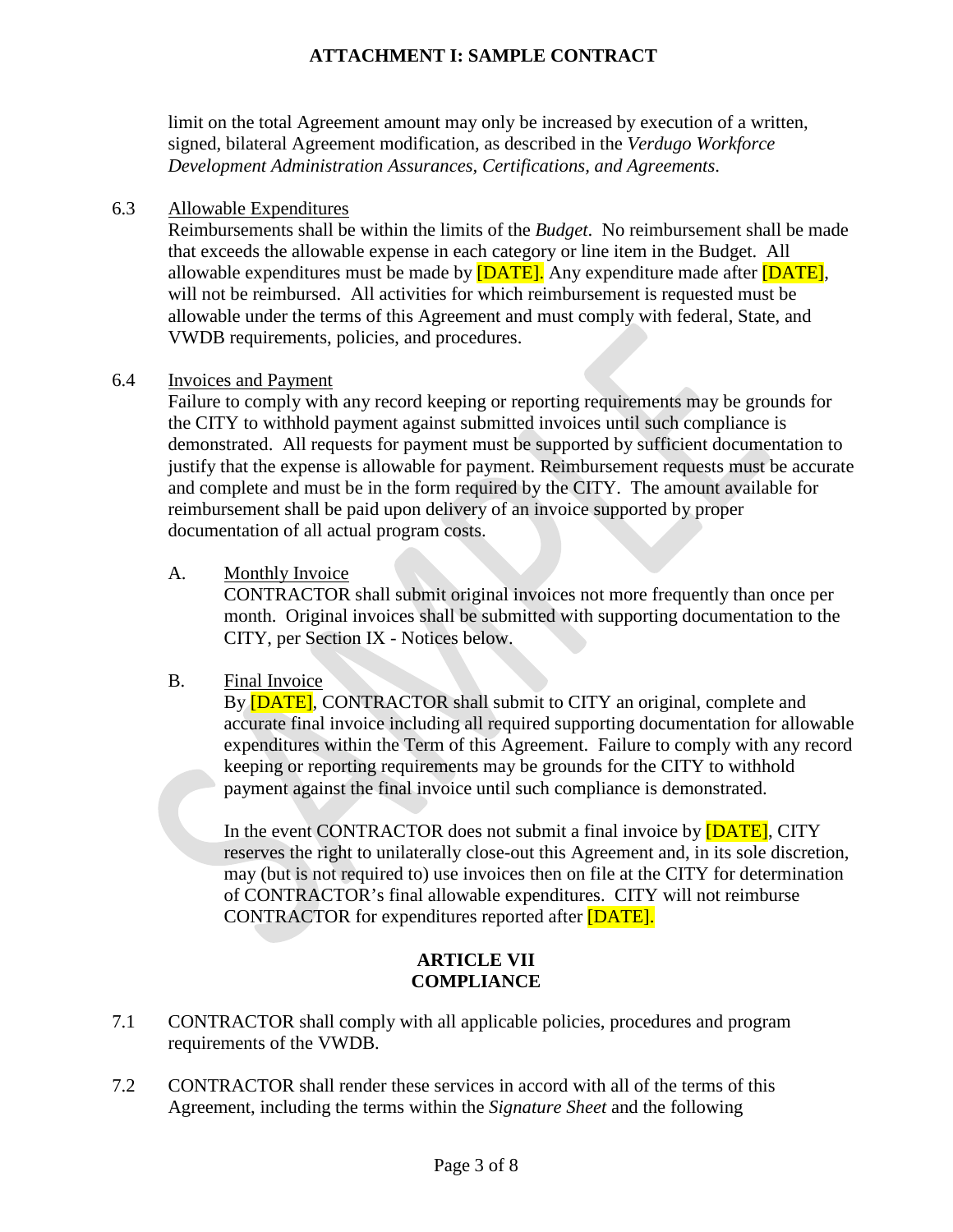Attachments: [LIST OF ATTACHMENTS], all of which are affixed hereto and fully incorporated herein by reference.

7.3 CONTRACTOR shall ensure that all of CONTRACTOR staff members operating the program under this Agreement shall be familiar with the *Policy and Procedures Regarding Incident Reporting, Including Incidents of Fraud, Abuse and Waste.*

# **ARTICLE VIII GENERAL PROVISIONS**

#### 8.1 Entire Agreement

- A. This Agreement and any Attachments to it represent the entire and integrated agreement between the PARTIES with respect to the subject matter of this Agreement and supersede all previous agreements pertaining to such subject matter. This Agreement supersedes all prior and contemporaneous communications, negotiations, understandings, promises and agreements, either oral or written.
- B. Neither CONTRACTOR nor CITY has made any promises or representations, other than those contained in this Agreement and each PARTY represents and acknowledges that it has not relied on any representation or warranty other than those explicitly set forth in this Agreement.

#### 8.2 Amendment

The PARTIES may modify this Agreement, or any part of it, by a written amendment with CITY's and CONTRACTOR's signature.

#### 8.3 Interpretation

This Agreement is the product of negotiation and compromise by both PARTIES. Every provision in this Agreement must be interpreted as though the PARTIES equally participated in its drafting. Therefore, despite the provisions in California Civil Code Section 1654, if this Agreement's language is uncertain, the Agreement must not be construed against the PARTY causing the uncertainty to exist. In interpreting this Agreement and resolving any ambiguities, this Agreement will take precedence over any cover page or Attachments. If a conflict occurs between a provision in this Agreement and a provision in an Attachment, the provisions contained in the Agreement prevail.

#### 8.4 Headings

All headings or captions in this Agreement are for convenience and reference only. They are not intended to define or limit the scope of any term, condition, or provision.

#### 8.5 Governing Law and Jurisdiction

A. California's laws govern this Agreement's construction and interpretation. Unless this Agreement provides otherwise, any reference to laws, ordinances, rules, or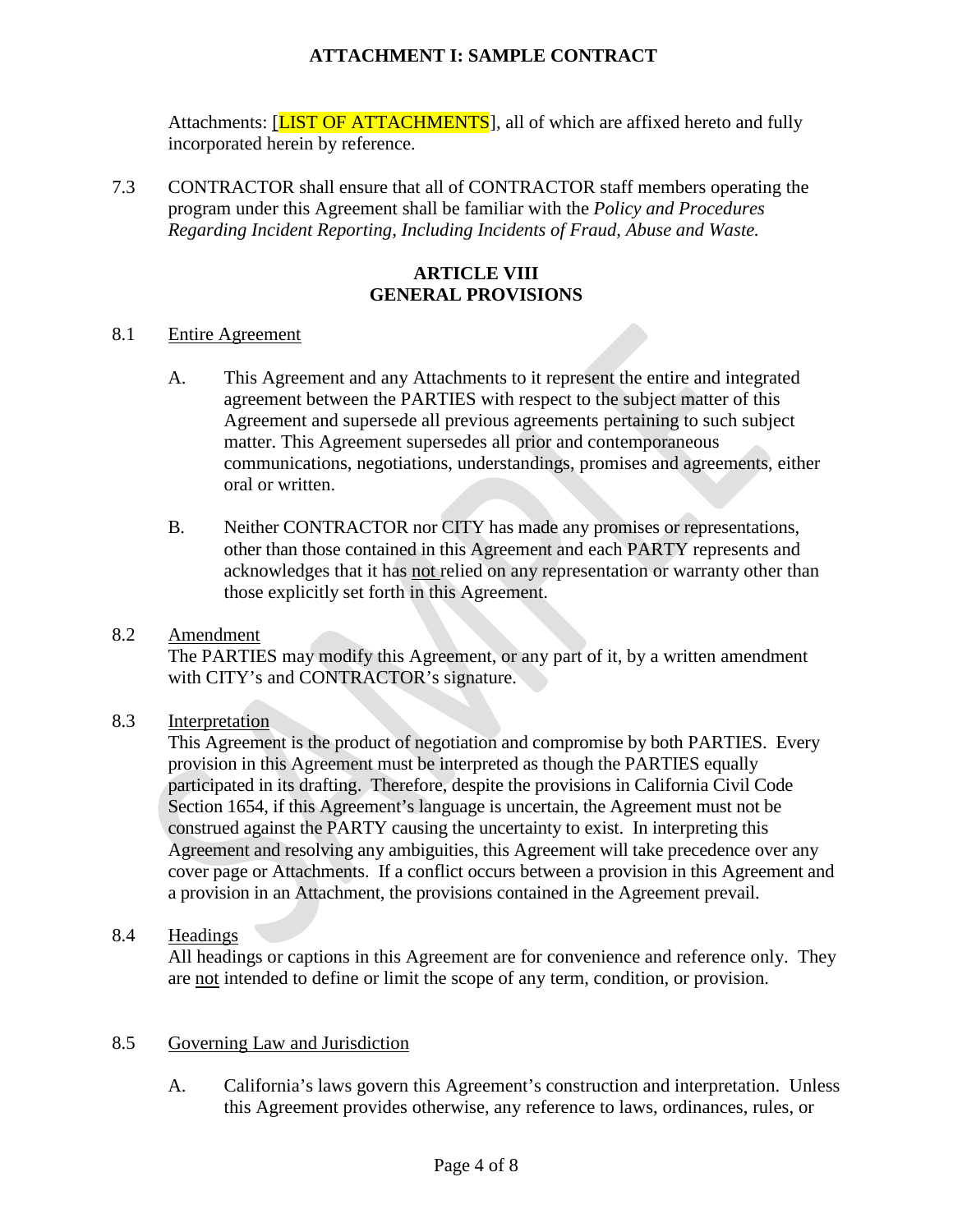regulations include their later amendments, modifications, and successor legislation.

B. If CONTRACTOR or CITY brings a lawsuit to enforce or interpret one or more provisions of the Agreement, jurisdiction is in the Superior Court of the County of Los Angeles, California, or where otherwise appropriate, in the United States District Court, Central District of California. CONTRACTOR and CITY acknowledge that the Agreement was negotiated, entered into, and executed in the City of Glendale, California.

#### 8.6 Waiver of Breach

If either PARTY fails to require the other to perform any term in this Agreement or in an Attachment, that failure does not prevent the PARTY from later enforcing that term, or any other term. If either PARTY waives the other's breach of a term, that waiver is not treated as waiving a later breach of the term. A waiver of a term is valid only if it is in writing and signed by the PARTY waiving it. The duties and obligations of this Agreement and an Attachment:

- A. Are cumulative (rather than alternative) and are in addition to (rather than a limitation on) any option, right, power, remedy, or privilege; and
- B. Are not exhausted by a PARTY's exercise of any one of them.

# 8.7 Attorney's Fees

If CITY or CONTRACTOR brings an action at law or in equity to enforce or interpret one or more provisions of this Agreement, the "prevailing party" is entitled to "reasonable attorney's fees" in addition to any other relief to which the prevailing party may be entitled. A "prevailing party" has the same meaning as that term is defined in California Code of Civil Procedure Section 1032(a)(4).

# 8.8 Further Assurances

Upon CITY's request at any time, CONTRACTOR shall promptly:

- A. Take further necessary action; and
- B. Sign, acknowledge, and deliver all additional documents as may be reasonable, necessary, or appropriate to carry out this Agreement's intent, purpose, and terms.

# 8.9 Assignment

A. This Agreement does not give any rights or benefits to anyone, other than to CITY and CONTRACTOR. All duties, obligations, and responsibilities under this Agreement are for the sole and exclusive benefit of CITY and CONTRACTOR, and are not for the benefit of another person, entity, or organization. Without CITY's prior written authorization, CONTRACTOR shall not do any one or more of the following: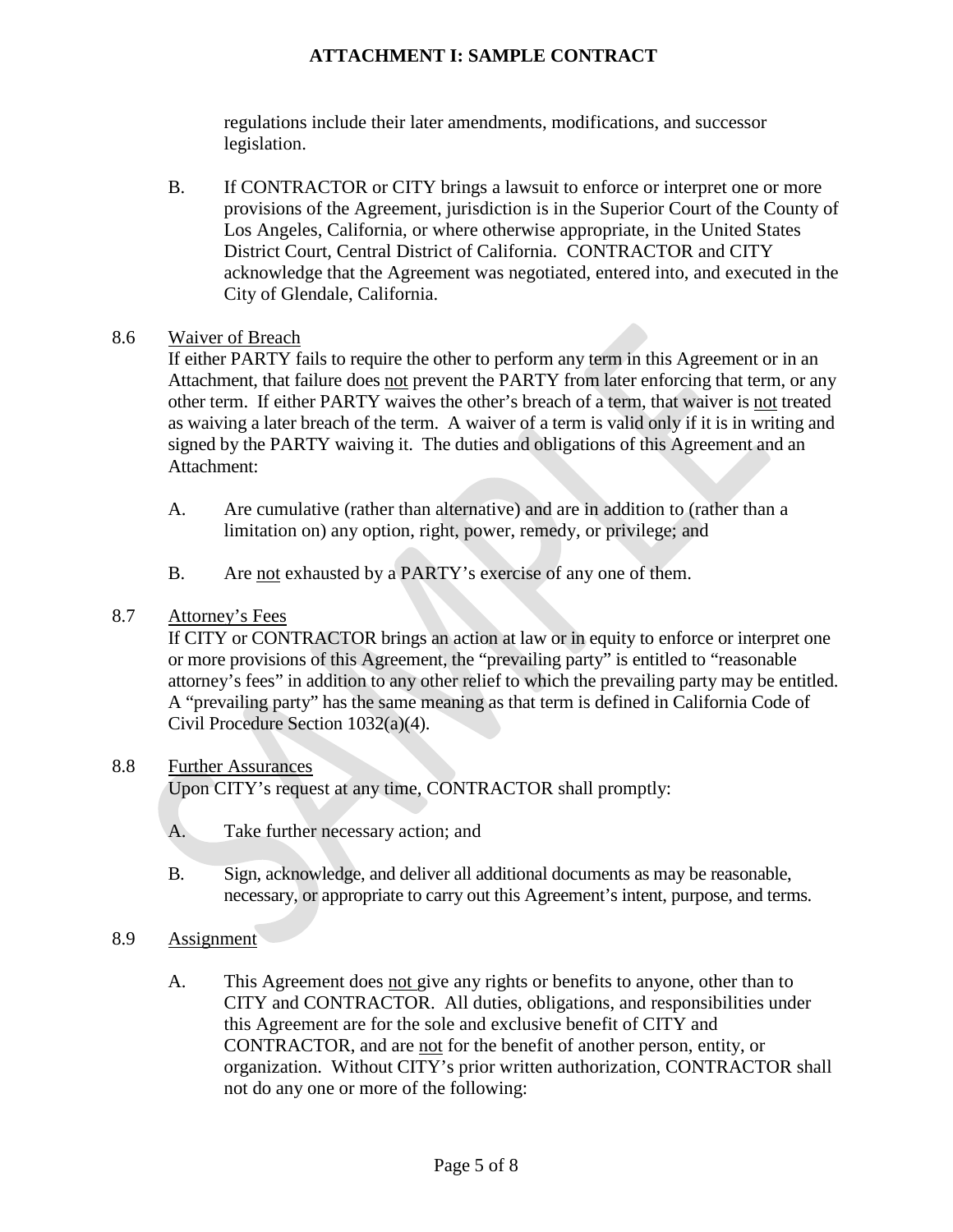- 1. Assign or transfer a right or interest, whether in whole, in part, temporarily, or otherwise, in this Agreement; or
- 2. Delegate a duty or obligation owed, whether in whole, in part, temporarily, or otherwise, under this Agreement.
- B. Any actual or attempted assignment of rights or delegation of duties by CONTRACTOR, without CITY's prior written authorization, is wholly void and totally ineffective for all purposes; and does not postpone, delay, alter, extinguish, or terminate CONTRACTOR's duties, obligations, or responsibilities under this Agreement.
- C. If CITY consents to an assignment of rights, or a delegation of duties, or both, CONTRACTOR's assignee or legal representative shall agree in writing to personally assume, perform, and to be bound unconditionally by the covenants, obligations, terms, and conditions in this Agreement.

# 8.10 Time is of the Essence

- A. Except when this Agreement states otherwise, time is of the essence in this Agreement. CONTRACTOR acknowledges that this Agreement's time limits and deadlines are reasonable for CONTRACTOR's performing the Services under this Agreement.
- B. Unless this Agreement specifies otherwise, any reference to "day" or "days" means calendar and not business days. If the last day for giving notice or performing an act under this Agreement falls on a weekend, a legal holiday listed in either Glendale Municipal Code Section 3.08.010 or California's Government Code, or a day when City Hall is closed, the period is extended to and including the next day that CITY is open for business. A reference to the time of day refers to local time for Glendale, California.

# 8.11 Notices

- A. The PARTIES shall submit in writing all notices and correspondence that this Agreement requires or permits, and shall use the following delivery method:
	- 1. Personal delivery;
	- 2. U.S. mail, first class postage prepaid;
	- 3. "Certified" U.S. mail, postage prepaid, return receipt requested;
	- 4. Facsimile; or
	- 5. Email.
- B. All written notices or correspondence done in the manner described in Subsection (A) above with the street address or place, facsimile number, or email address listed in Subsection (C) below will be presumed "given" to a PARTY on whichever date occurs earliest:
	- 1. The date of personal delivery;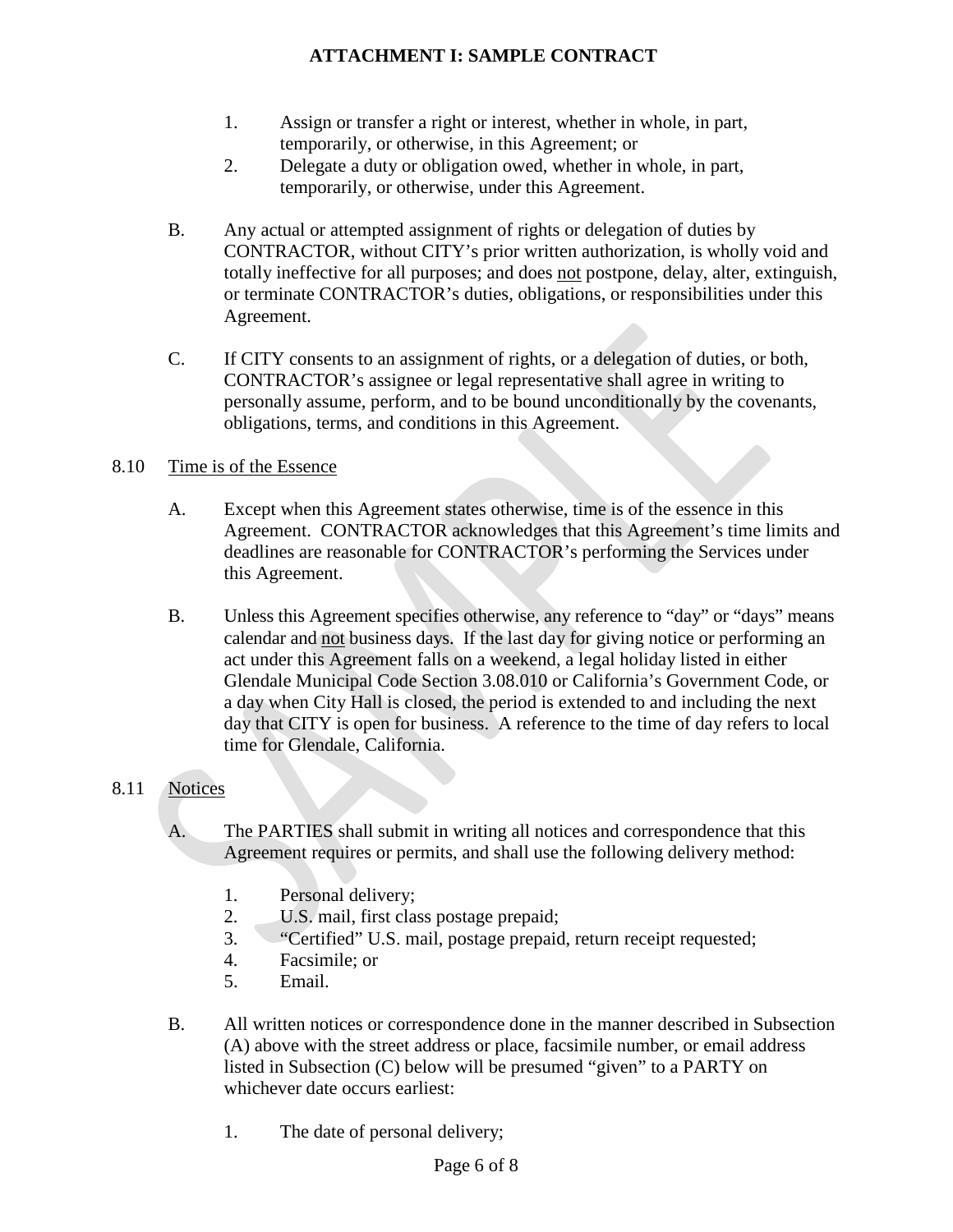- 2. The third (3rd) business day following deposit in the U.S. mail, when sent by "first class" mail;
- 3. The date on which the PARTY or its agent either signed the return receipt or refused to accept delivery, as noted on the return receipt or other U.S. Postal Service form, when sent by "certified" mail; or
- 4. The date of transmission, when sent by facsimile or email.
- C. CITY and CONTRACTOR designate the following contact person, street address or place, telephone or facsimile number, or email address for giving notice.

| CITY:              | City of Glendale<br><b>Workforce Development Administration</b><br>1255 South Central Avenue<br>Glendale, CA 91204 |                                                          |
|--------------------|--------------------------------------------------------------------------------------------------------------------|----------------------------------------------------------|
|                    | Attn:<br>Telephone:<br>Fax:                                                                                        | Judith Velasco<br>$(818) 548 - 2053$<br>$(818)$ 409-0463 |
|                    | Email:                                                                                                             | Jvelasco@Glendaleca.gov                                  |
| <b>CONTRACTOR:</b> | Name:                                                                                                              |                                                          |

Address: Attn: Telephone: Fax: Email:

D. At any time, by providing written notice to the other PARTY, CITY or CONTRACTOR may change the contact information listed in Subsection (C) above.

# 8.12 Survival

This Section, or any term of this Agreement or an Attachment that contemplates performance or observance after this Agreement's expiration or termination, survives expiration or termination, and continues in full force and effect for the period so contemplated, including provisions relating to intellectual property ownership, the grant of a license, warranties and guarantees, warranty and guarantee disclaimers, payment terms, confidentiality, insurance, indemnification, and remedies.

# 8.13 Severability

The invalidity, in whole or in part, of any term of this Agreement or an Attachment will not affect this Agreement's or the Attachment's remaining terms.

# 8.14 Counterparts

This Agreement may be executed in counterparts, each of which is an original, but all of which constitutes one and the same document. The PARTIES shall sign a sufficient number of counterparts, so that each PARTY will receive a fully executed original of this Agreement.